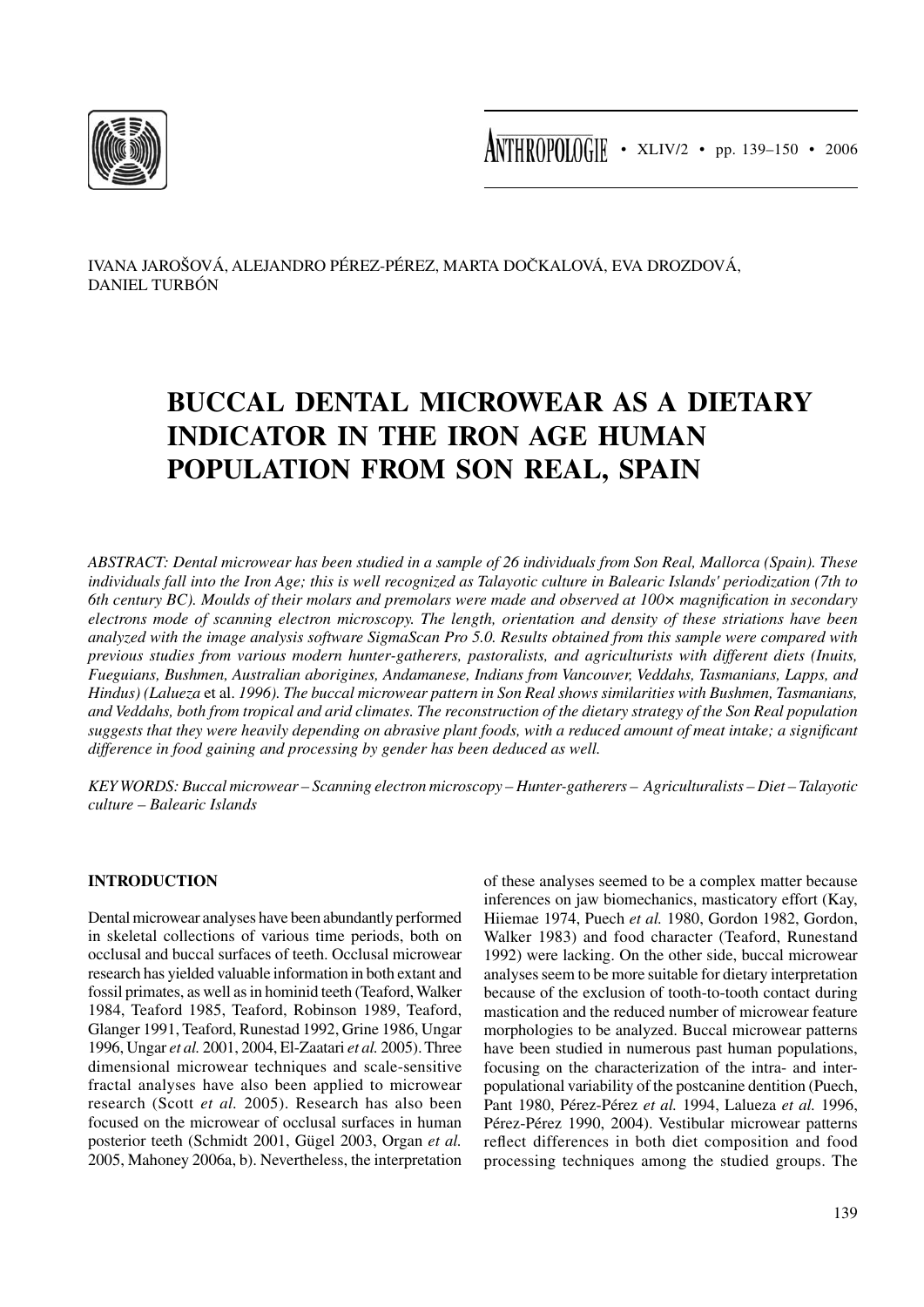

FIGURE 1. Son Real, Mallorca, Spain.

predominantly vertical mandible movements in meat eaters compared to vegetarians, and the high incidence of abrasive particles in plant foods result in higher scratch densities and an increasingly horizontally oriented vestibular microwear pattern in agriculturalist populations (Lalueza *et al.* 1996). Embedment and classification of phytoliths in enamel surfaces has proved a direct relationship between phytoliths and diet in previous research made by Lalueza Fox and his colleagues (1994) in the Middle Ages La Olmeda sample using SEM and X-ray microanalysis. In addition, buccal microwear is independent from the analyzed teeth and the interpopulation variability seems to be significantly larger than the intrapopulation one. Along these observations, buccal striation pattern also seems to be independent on seasonal variations in dietary habits that do not significantly affect vestibular surface because of its longtermed "turnover" effect in comparison to the occlusal one (Pérez-Pérez *et al*. 1994). Application of buccal microwear procedures seems to be very fruitful in dietary inferences for fossil human samples (Lalueza Fox, Pérez-Pérez 1993, Lalueza *et al.* 1993, Pérez-Pérez *et al.* 1999, 2003, etc.) and for primates as well (Galbany *et al.* 2004b, 2005). Topographic 3-D research has also been applied to buccal surfaces using interferometric quantification of enamel roughness (Estebaranz *et al.* 2006).

The choice of surface to analyze depends on the type of information that is foreseen by performing microscopic analysis of tooth enamel (Pérez-Pérez *et al.* 1994). In the present research we chose to analyze the buccal tooth striation pattern to study the archaeological human sample from Son Real, since comparative data was not available for occlusal surfaces. By carrying out this procedure, we tried to infer information on food gaining and processing with regards to ecological conditions, pointing out its intragroup variability within one geographical area in different chronological periods and comparing with previously studied modern human agriculturalists.

## **MATERIAL**

## **Son Real**

The north-eastern coast of Mallorca, the largest of the Balearic Islands (Spain) (*Figure 1*), is rich in archaeological remains of the prehistoric Talayotic culture. In excavations of 1957 and 1958 till 1969 remains of the ancient necropolis of Son Real near the shore of Alcudia Bay have been discovered, southeast of the modern touristic centre of Can Picafort. Seventy-four tombs and funerallike constructions from Son Real were studied after the archaeological campaigns in the fifties and sixties when main archaeological documentation was made (Tarradell, Woods 1959, Tarradell 1964). Subsequent re-examinations of more than one hundred inhumations showed at least six types of tombs (Tarradell, Hernández Gasch 1998). As a result of this archaeological revision, mainly based on multi-approach sociocultural studies, two volumes dedicated to this site were published (Hernández Gasch 1996, 1998, Tarradell, Hernández Gasch 1998).

The necropolis occupies a relatively small area, considering the high number of tombs and size. The tombs are crowded close together without any fixed orientation (Tarradell, Woods 1959). The site shows evidence of an earlier pre-Roman occupation that, on the basis of ceramic remains, seems associated with the unique Talayotic culture, not exclusive in the Balearic Islands, but also in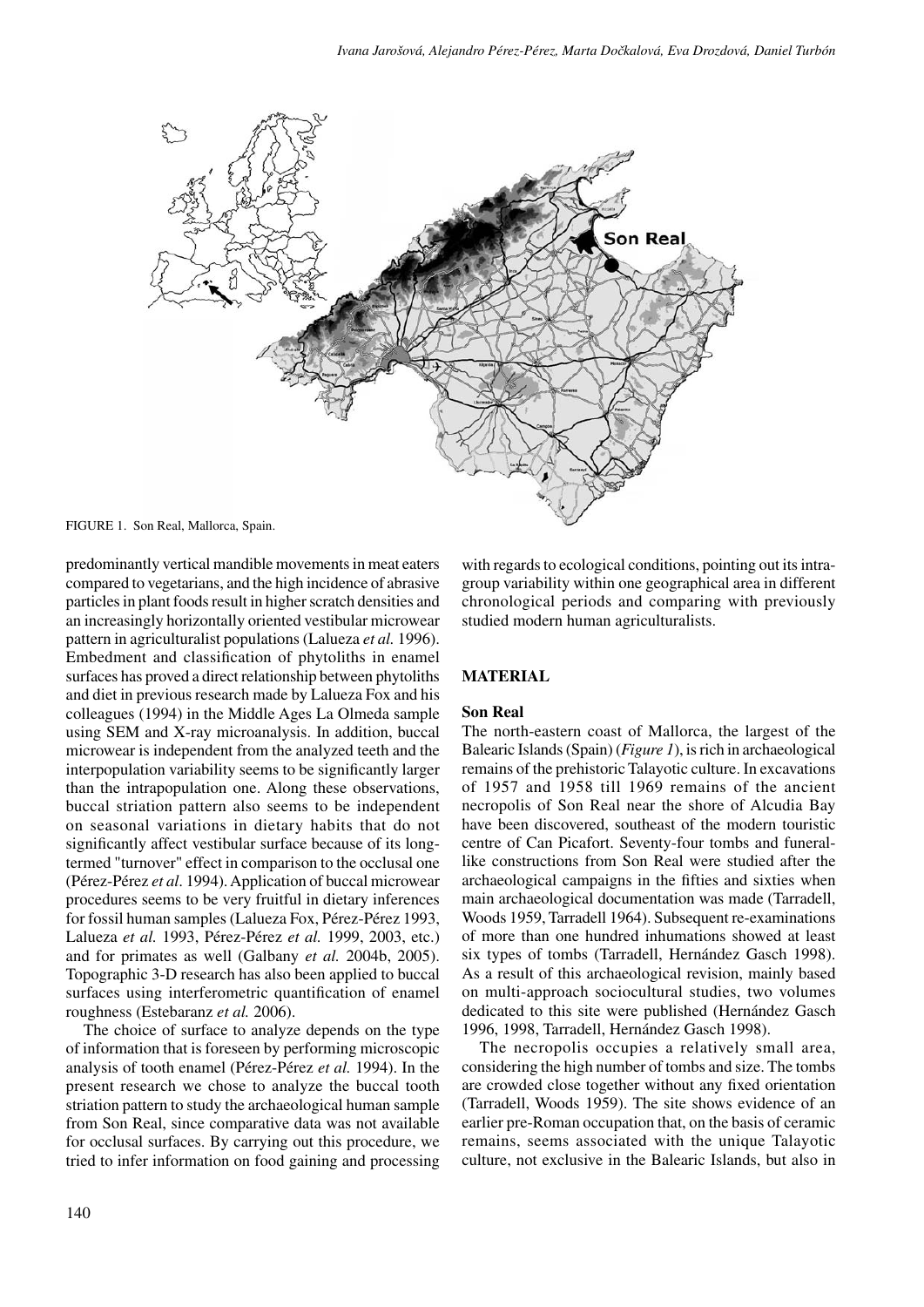| Provenance   | Skull No.              | Gender                   | Age           | <b>Studied tooth</b> |
|--------------|------------------------|--------------------------|---------------|----------------------|
| Son Real     | $6 - 1$                | $\gamma$                 | $12-15$ yrs   | M1UL                 |
| Son Real     | $65 - 8$               | $\gamma$                 | $35-50$ yrs   | M1UL                 |
| Son Real     | S039                   | F                        | $20-35$ yrs   | M1UL                 |
| Son Real     | $1-67-A$ ; No. 1; 4408 | F                        | $20 - 35$ yrs | M1UL                 |
| Son Real     | $70-1$                 | F                        | $20 - 35$ yrs | M <sub>2</sub> UL    |
| Son Real     | $43 - 1$               | F                        | $20 - 35$ yrs | M1UL                 |
| Son Real     | 1-67-1; No. 2; 4409    | М                        | $20 - 35$ yrs | M1UL                 |
| Son Real     | $47-3$                 | М                        | $20 - 35$ yrs | M1UL                 |
| Son Real     | $56-1$                 | M?                       | $35-50$ yrs   | M1UL                 |
| Son Real     | 0001                   | $\overline{\mathcal{L}}$ | $15-19$ yrs   | M1UL                 |
| Son Real     | 4401                   | $\overline{\mathcal{L}}$ | $20 - 35$ yrs | M1UL                 |
| Son Real     | $29 - 7$               | $\overline{\cdot}$       | $35-50$ yrs   | M1UL                 |
| Son Real     | $\mathbf{1}$           | $\overline{\mathcal{L}}$ | $50+$ yrs     | M1UL                 |
| Son Real     | 4402                   | $\overline{\cdot}$       | $20 - 35$ yrs | M1UL                 |
| Son Real     | $43-1$                 | $\overline{\mathcal{L}}$ | $35-50$ yrs   | Pm <sub>3</sub> UL   |
| Son Real     | $29-6$                 | M?                       | $35-50$ yrs   | M1UL                 |
| Son Real     | $71-1$                 | $\mathbf F$              | $35-50$ yrs   | M1UL                 |
| Son Real     | $2 - 3$                | М                        | $35-50$ yrs   | M1UL                 |
| Can Picaford | $20-1$                 | M                        | $20 - 35$ yrs | M1UL                 |
| Can Picaford | $36-1$                 | $M$ ?                    | $20 - 35$ yrs | M1UL                 |
| Son Real     | S <sub>070</sub>       | $\overline{\cdot}$       | $35-50$ yrs   | M1UL                 |
| Son Real     | 1-67-A; No. 5; 6705    | М                        | $20 - 35$ yrs | M <sub>2</sub> UL    |
| Can Picaford | $47 - 15$              | М                        | $35-50$ yrs   | M1UL                 |
| Son Real     | $S-01$                 | M                        | $35-50$ yrs   | M1UL                 |
| Son Real     | $47-1$                 | М                        | $35 - 50$ yrs | M1UL                 |
| Son Real     | 1-67-A; No. 3          | М                        | $20 - 35$ yrs | M <sub>2</sub> UL    |

TABLE 1. List of twenty-six studied individuals and moulds from Son Real, Spain (F=female, M=male, ?=ambiguous). Can Picafort is a location within the Son Real site.

the Western Mediterranean area. This name, derived from the Spanish word *atalaya*, or watchtower, refers to the square or round towers of cyclopean masonry associated with the Bronze and Iron Ages of Mallorca's and Menorca's history. As shown by radiocarbon dates and supported according to the burial inventory, the time of greatest use of this necropolis would seem to fall between the turn of the seventh and sixth centuries BC. Its maximum date limit is placed to the first century BC, when some of these tombs were still sporadically re-used during the Roman period of this island. The main use of this necropolis falls into the Iron Age of the Balearic periodization, or "post-Talayotic" culture as well (Pericot 1975, Tarradell, Hernández Gasch 1998). This cemetery provided not only great amount of burial goods referring to contacts with Carthaginians and Phoenicians (Tarradell, Woods 1959), but it is also a site of exceptional importance owing to the anthropological collection unearthed, a unique series of complete skeletons.

This Son Real collection has been studied by various researchers who provided specialized results in anthropological investigation (Tejerina 1972, Font Serra 1973, Campillo 1977). Dr. Font Serra at Universitat de Barcelona (Font Serra 1973, 1977) performed the most precise and comprehensive study of the cranial adult series. Apart from these anthropological studies, a sex and age-at-death determination based on cranial remains was also done, with special attention to the appendicular skeletons. Unfortunately this unpublished work has been presented on mean data values, lacking any linkage between specific individuals and grave numbers, which complicates subsequent identification of these skulls within the burial ground. On this account, it was impossible to assign to our analysis precise grave numbers as was published in Hernández Gasch (1998) and Tarradell and Hernández Gasch (1998). Sex and age-at-death determinations were obtained from the incomplete unpublished sheets made by Dr. Font Serra that are currently stored at the Universitat de Barcelona archive. Ambiguous individuals were let undetermined because of fragmentary state of upper jaws. A random sample of 24 adults and two subadult individuals were finally studied (*Table 1*).

#### **Comparative modern human samples**

Buccal microwear has also been studied in a modern human sample from different parts all over the world and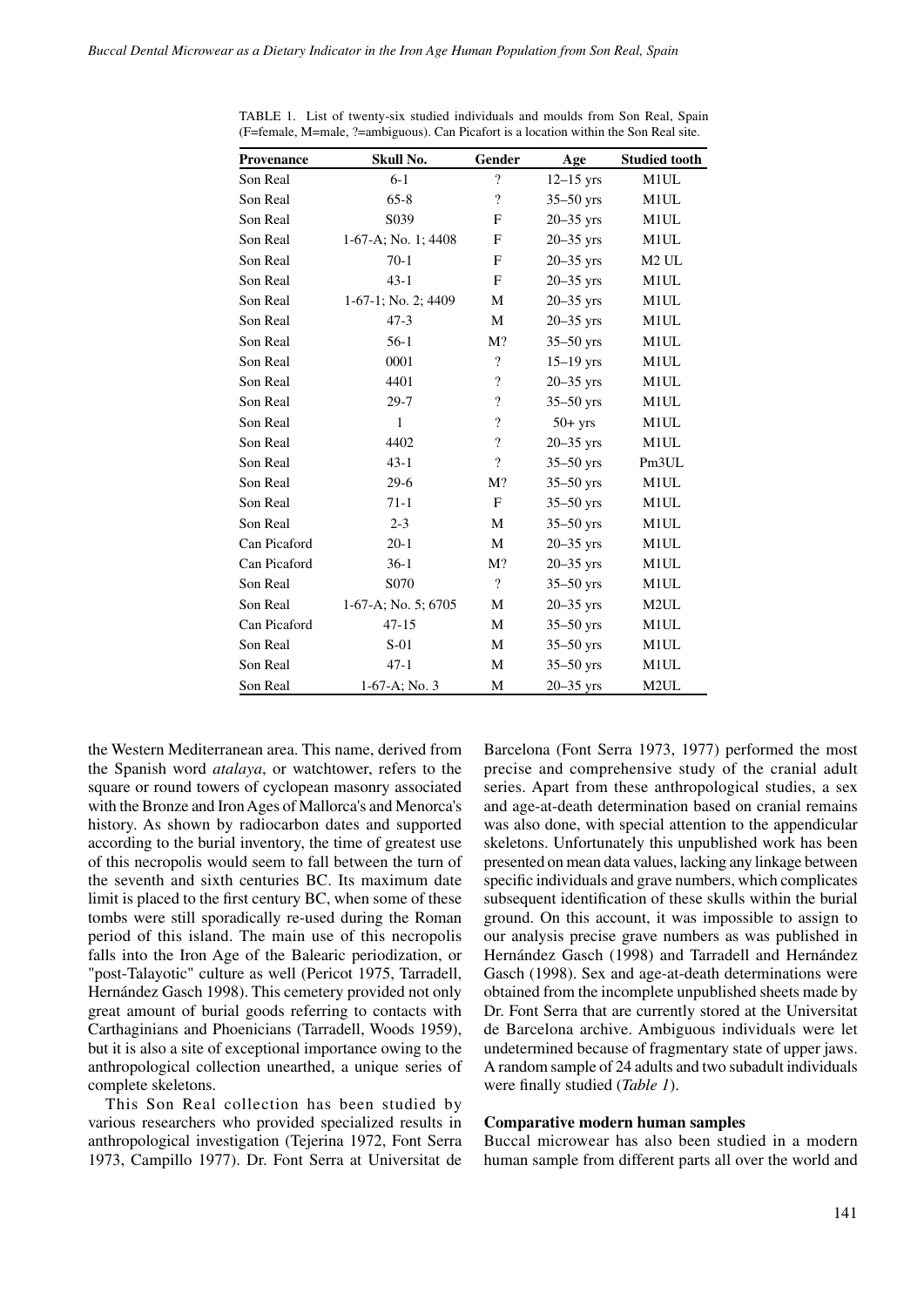TABLE 2. Data and symbols used for the comparative samples in this paper. All comparative data followed research made by Lalueza *et al.*  1996.

| <b>Population</b>         | <b>Provenance</b>                                            | <b>Number</b><br>of studied<br>individuals | <b>Source of food</b><br>(Lalueza, Pérez-Pérez<br>1993, Lalueza et al.<br>1996) | <b>Ecological criterion</b><br>(Lalueza, Pérez-Pérez<br>1993, Lalueza et al.<br>1996) | <b>Used</b><br>symbol | <b>Used symbol</b><br>according to the<br>gender |
|---------------------------|--------------------------------------------------------------|--------------------------------------------|---------------------------------------------------------------------------------|---------------------------------------------------------------------------------------|-----------------------|--------------------------------------------------|
| Hindu                     | Bihar and Orissa,<br>Central India                           | 20                                         | agriculturalist (farmers)                                                       | agriculturalist                                                                       | AG_Hin                | AG F, AG M                                       |
| Fueguians                 | Tierra del Fuego,<br>Argentina, Chile                        | 20                                         | hunter-gatherer                                                                 | carnivorous                                                                           | CR_Fue                |                                                  |
| Inuit                     | Greenland                                                    | 20                                         | hunter-gatherer                                                                 | carnivorous                                                                           | CR_Inuit              | CR_F, CR_M,                                      |
| Vancouver<br>islanders    | Island of<br>Vancouver, Canada                               | 17                                         | hunter-gatherer                                                                 | carnivorous                                                                           | CR_Van                | $CR$ ?                                           |
| Lapps                     | Finland, Russia                                              | 5                                          | hunter-gatherer<br>(nomadic pastoralists)                                       | carnivorous                                                                           | CR_Lapp               |                                                  |
| Andamanese                | Andamand Islands.<br>Gulf of Bengala                         | 18                                         | hunter-gatherer                                                                 | tropical forest                                                                       | TR_And                | TR F, TR M,                                      |
| Veddahs                   | Sri Lanka                                                    | 9                                          | hunter-gatherer                                                                 | tropical forest                                                                       | TR_Vedd               | $TR$ <sup>?</sup>                                |
| <b>Bushmen</b>            | Kalahari desert.<br>mainly south Africa                      | 15                                         | hunter-gatherer                                                                 | arid                                                                                  | AR_Bush               |                                                  |
| <b>Tasmanians</b>         | Tasmania                                                     | 11                                         | hunter-gatherer                                                                 | arid                                                                                  | AR_Tasm               | AR F, AR M,<br>AR ?                              |
| Australian<br>aborigines  | central, west and<br>north Australia                         | 18                                         | hunter-gatherer                                                                 | arid                                                                                  | AR Aust               |                                                  |
| Son Real, Can<br>Picaford | Mallorca, Balearic<br>Islands, Spain; 7th-<br>6th century BC | 26                                         | Iron Age sample                                                                 | inferred                                                                              | Son Real              | SR_F, SR_M,<br>$SR$ ?                            |

yielded unique anthropological material for interpretation of different alimentary strategies arisen from different ecological conditions and food gaining (Lalueza *et al.* 1996). These populations were classified into several distinct groups: meat eaters from high latitudes (Inuits, Fueguians), mix-diet hunter-gatherers, both from arid and tropical environments (Bushmen, Australian aborigines, Andamanese, Veddahs, and Tasmanians), fish-eaters (Indians from Vancouver), pastoralists (Lapps), and agriculturalists (Hindus). For a clear interpretation of microwear data with regard to ecological criteria, it is possible to cluster these samples into four broad groups (Lalueza *et al.* 1996): 1) agriculturalists (Hindu sample – strictly vegetarian due to their religion), 2) hunter-gatherer populations from the tropical forest (Andamanese and Veddahs), 3) carnivorous hunter-gatherer and pastoralists meat eaters, including Fueguians (mainly hunting and fishing), Inuits (exclusively hunting strategies), Vancouver Islanders (fishing and sea mammals hunting), and Lapps (predominantly reindeer herding); and 4) hunter-gatherer populations from arid and mesothermal environments, including Bushmen, Australian aborigines and Tasmanians, i.e. populations characterized as mix-diet hunter-gatherers (Gusinde 1937, De Poncins 1941, Vanstone 1962, Lee, DeVore 1968, Suttles 1968, Orquera *et al.* 1977, Draper 1978, Chapman 1986, Lanzeby, McCormack 1985, Reader 1988, In: Lalueza *et al.* 1996). These comparative groups show distinct alimentary strategies and their diet is assumed

to be homogeneous according to dietary habits *(Table 2)*. These comparative samples, nowadays stored in various museum collections, consist of 153 molar teeth from which moulds were made and buccal surface analysis at 100× magnification in scanning electron microscope was performed (Lalueza *et al.* 1996). All this information and the results are borrowed from the elaborate work made by Lalueza and his colleagues (Lalueza, Pérez-Pérez 1993, Lalueza *et al.* 1996). Sample size of comparative samples corresponds to summary statistics for average values as it was published by Lalueza (Lalueza *et al.* 1996: Tables 3 and 4).

### **METHODS**

### **Data collection**

*Teeth moulding.* The upper left first molar was preferably analyzed in all of 25 adults and one subadult from Son Real studied *(Table 1)*. If the M1UL was not present, the second upper left molar or premolar from the same row was studied. Only one tooth per individual was analyzed in order to characterize striation pattern of each individual.

Prior to the tooth moulding, its enamel surfaces were cleaned with pure acetone, to remove chemical preservatives, and subsequently rinsed with 96% ethanol using a cotton ear-cube. All teeth with damaged enamel, presence of tartar deposits or other enamel defects were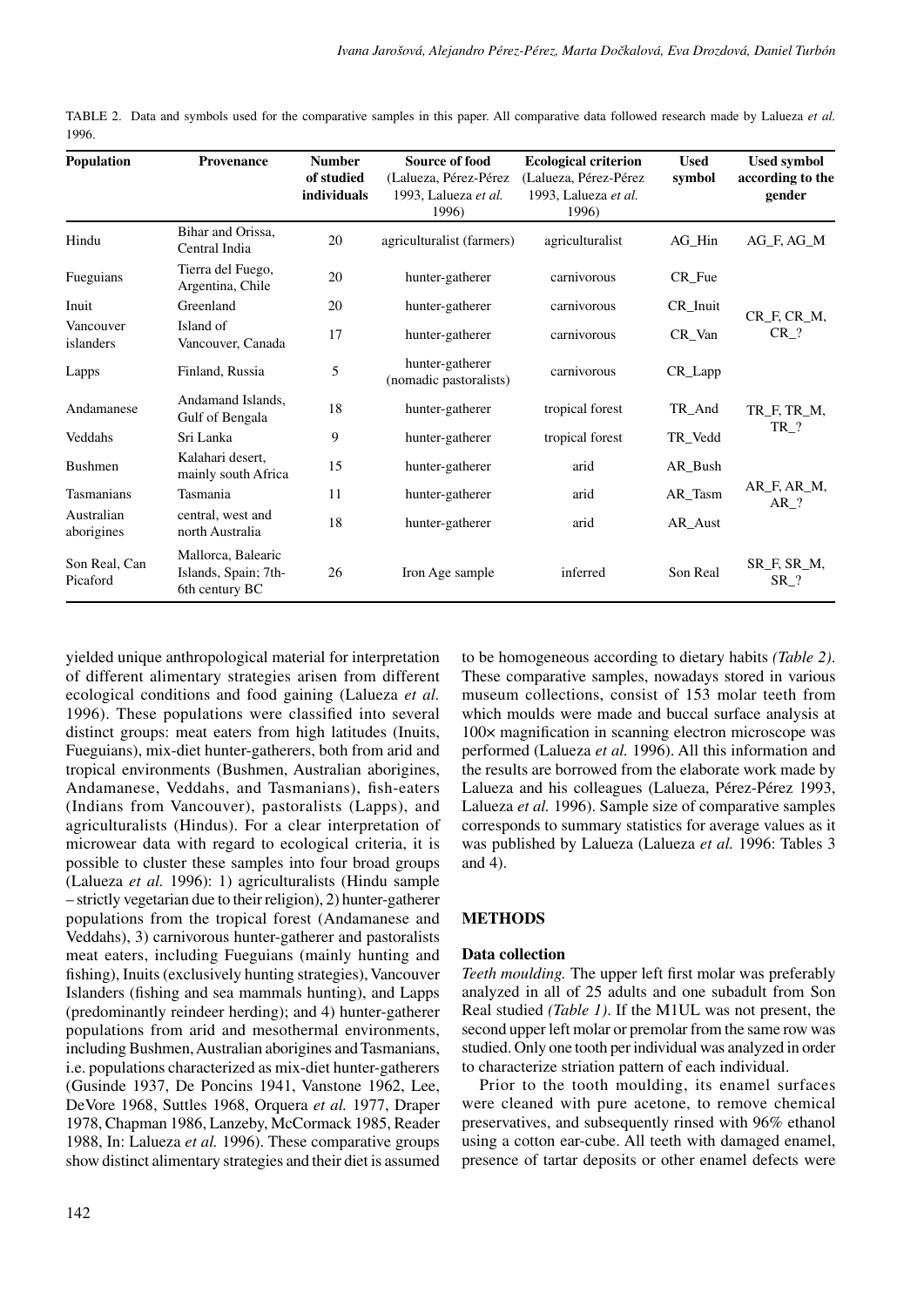FIGURE 2a–f. SEM images of selected individuals studied from Son Real, Spain. Each square surface analyzed covers exactly 0.56 mm<sup>2</sup> of buccal enamel surface. Occlusal surface faces the top of micrograph.







a: Young adult female from Son Real No. 70-1 b: Young adult female from Son Real No. 43-1



c: Adult female from Son Real No. 71-1 d: Subadult individual from Son Real No. 0001



e: Adult male from Son Real No. 56-1 f: Adult male from Can Picaford No. 47-15

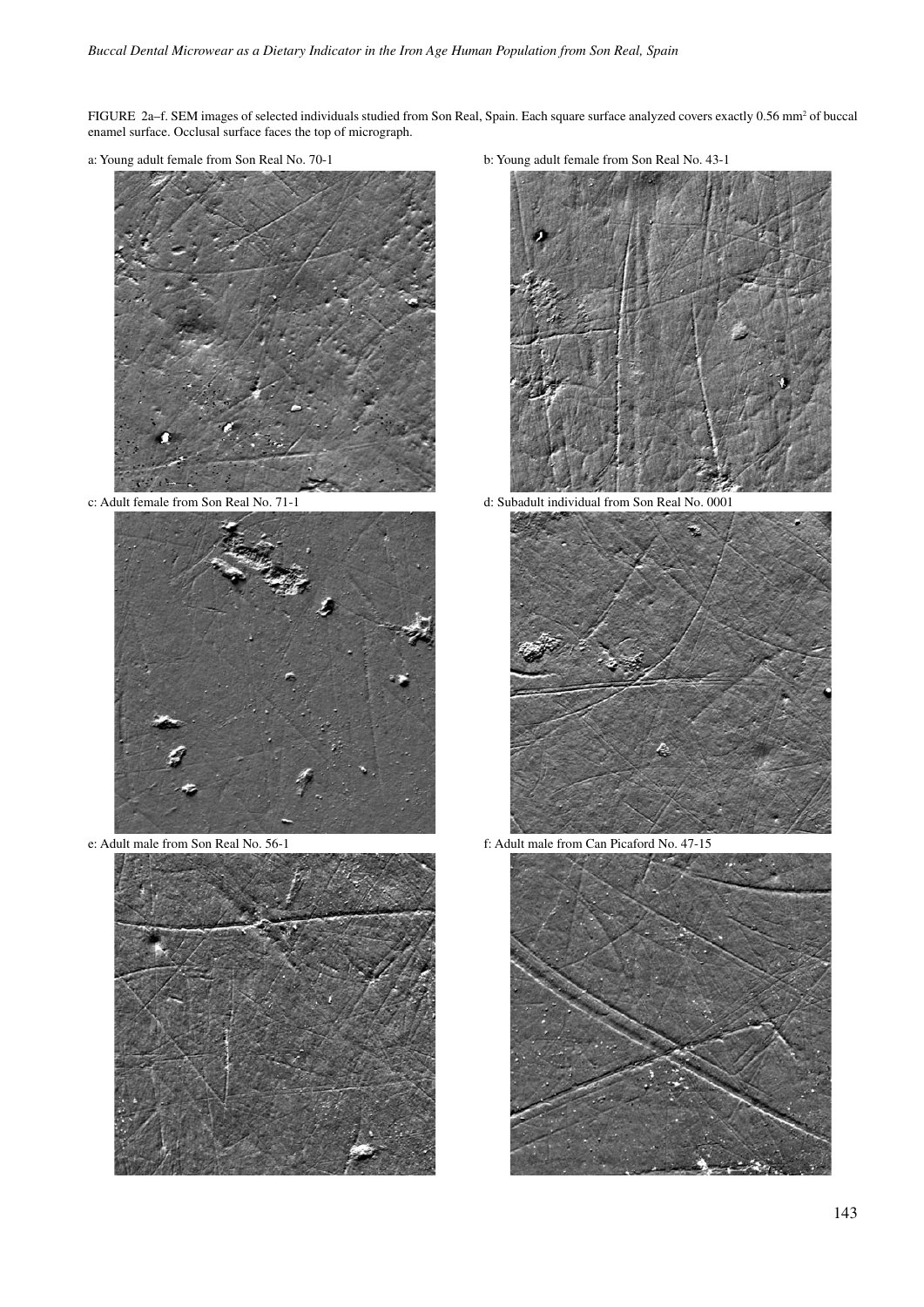excluded from analysis. A two-stage technique was used to make moulds of the original dental materials for preserving the original specimens (Beynon 1987). Negative replicas of the buccal surface of the analyzed teeth were obtained using polyvinylsiloxane *Regular Body* of *President microSystemTM* (*Coltène*®) (Ungar 1996, Ungar, Spencer 1999, Galbany *et al.* 2004a). Before casting a wall was build around the mould with the moulding material (Rose 1983). Epoxies have been widely used for casting purposes in dental microwear research (*Epo-Tek #301* for instance) in order to make positive replicas (Teaford, Oyen 1989), as well as other materials (*Triafol* for instance – Lalueza, Pérez-Pérez 1993, Lalueza *et al.* 1993, 1996, Pérez-Pérez *et al.* 1994). In the present study, the positive moulds were made with the fast, bicomponent polyurethane resin *Feroca Feropur PR 55 + E 55* (parts A and B). The main advantages in using this resin are excellent fluidity, ease to work with, and speed in its complete hardening. In an experimental study made by Galbany (Galbany *et al.* 2004a) there were no proven differences in surface fidelity between Feropur PR-55 and its epoxy alternative Epo-Tek #301; moreover the total hardening time in room temperature was shorter for Feropur. Before pouring this resin into the negative casts, both parts of Feropur were thoroughly mixed in a 1:1 weight ratio, followed by a 2,500 rpm centrifugation in order to eliminate air bubbles from the positive replicas and ensure high quality casting, as shown by previous researches (Waters, Savage 1971, Rose 1983). It is recommended not to manipulate the mould until six to eight hours after making the positive cast, till the resin is not sticky to the touch (Rose 1983). The tooth replicas were mounted with term fusible gum on aluminum stubs and a colloidal argent belt (Electrodag 1415M-Acheson Colloiden) was applied for electron dispersal in the plastic cast, to prevent accumulation of electrostatic charges during SEM observation (Rose 1983). Finally, the sample was sputtered coated with a 400 Å gold layer using Polaron Equipment E5000 to allow observation into the SEM. All replicas were kept in dark inside plastic storage boxes to maintain them dust-free, clean and dry (Galbany *et al.* 2004a). All these procedures are necessary for obtaining high resolution positive casts of the original teeth, dimensionally precise and capable to resolve fine surface details (Beynon 1987).

*SEM imaging.* Before SEM imaging, all teeth were observed at 40× magnification with a VMT Zeys binocular magnifying glass in order to detect well-preserved enamel surfaces on each tooth. Damaged enamel surfaces were not included in the studied sample. However, some analyzed teeth finally proved to be useless because of their extensive enamel damage that was not observed until SEM analysis, showing clear evidence of erosive post-depositional or taphonomic processes affecting some enamel surfaces.

SEM pictures of well-preserved, non-damaged enamels surfaces were obtained with the Cambridge Stereoscan 120 Scanning Electron Microscope at the *Serveis Cientifico-Tècnics* (SCT) of the University of Barcelona. In all cases,

casts were placed in a horizontal position, with zero degrees of tilt. SEM pictures were taken at 100× magnification on the medial third of the buccal surface of the tooth crown, avoiding both the occlusal and cervical thirds of the tooth, as this is the standard procedure for buccal microwear analyses in order to infer dietary habits (Pérez-Pérez *et al.* 1994). All images were obtained under SEM standardized conditions with low electron acceleration (10–15 KV), working distance (WD) ranging between 15–25 mm, and secondary electron mode. All SEM pictures were digitalized with a SEM Image Slave software, obtaining a 1024×832 pixels image. These images were subsequently enhanced with Adobe Photoshop v.5.0 using a standardized procedure throughout the whole sample: the selected area was cropped in order to cover an enamel surface area of 0.56 mm2 , a high-pass filter at 50 pixels was used to remove shade effects on the image, and an automatic adjustment level was applied to increase image contrast (*Figure 2a-f*), followed by microwear feature measuring with SigmaScan Pro 5.0 by SPSS (Pérez-Pérez *et al.* 2003, Galbany *et al.* 2004a). Using this image analysis software package, the length (X), standard deviation of the length (SD), the density (N) of all presented striations (T), as well as four categories orientationin 45-degree intervals were determined. These four categories of striation orientation were considered following the modification by Pérez-Pérez (1990) of the original methodology of Puech *et al.* (1980). The orientation was recorded as a continuous variable (from 0˚ to 180˚) with regard to the cemento-enamel junction of the tooth and then grouped into discrete categories depending on the tooth considered: V=vertical, MD=mesioocclusal to disto-cervical, DM=disto-occlusal to mesiocervical and H=horizontal (Pérez-Pérez 1990, Lalueza, Pérez-Pérez 1993, Lalueza *et al.* 1993, 1996). With this procedure, a total of 15 variables were considered: 1. NV Number of V (67.5˚–112.5˚) striations; 2. NH Number of H  $(0°-22.5°$  and  $157.5°-180°)$  striations; 3. NMD Number of MD (112.5°–157.5° for the lower left and upper right teeth; 22.5˚-67.5˚ for the lower right and upper left teeth); 4. NDM Number of DM (22.5˚–67.5˚ for the lower left and upper right teeth; 112.5˚–157.5˚ for the lower right and upper left teeth); 5. NT Total number of striations; 6. XV Average length of the V striations; 7. XH Average length of the H striations; 8. XMD Average length of the MD striations; 9. XDM Average length of the DM striations; 10. XT Average length of all striations; 11. SV Standard deviation of XV; 12. SH Standard deviation of XH; 13. SMD Standard deviation of XMD; 14. SDM Standard deviation of XDM; 15. ST Standard deviation of XT. Variables NV, NH and NT were then combined and three indices were calculated: NH/NV, NH/NT and NV/NT. The procedure described was the same as that used in the comparative hunter-gatherer populations (Lalueza *et al.* 1996).

### **Data analysis: Quantification**

Mean values for each individual were computed. Thus, each tooth was characterized by summary statistics of the fifteen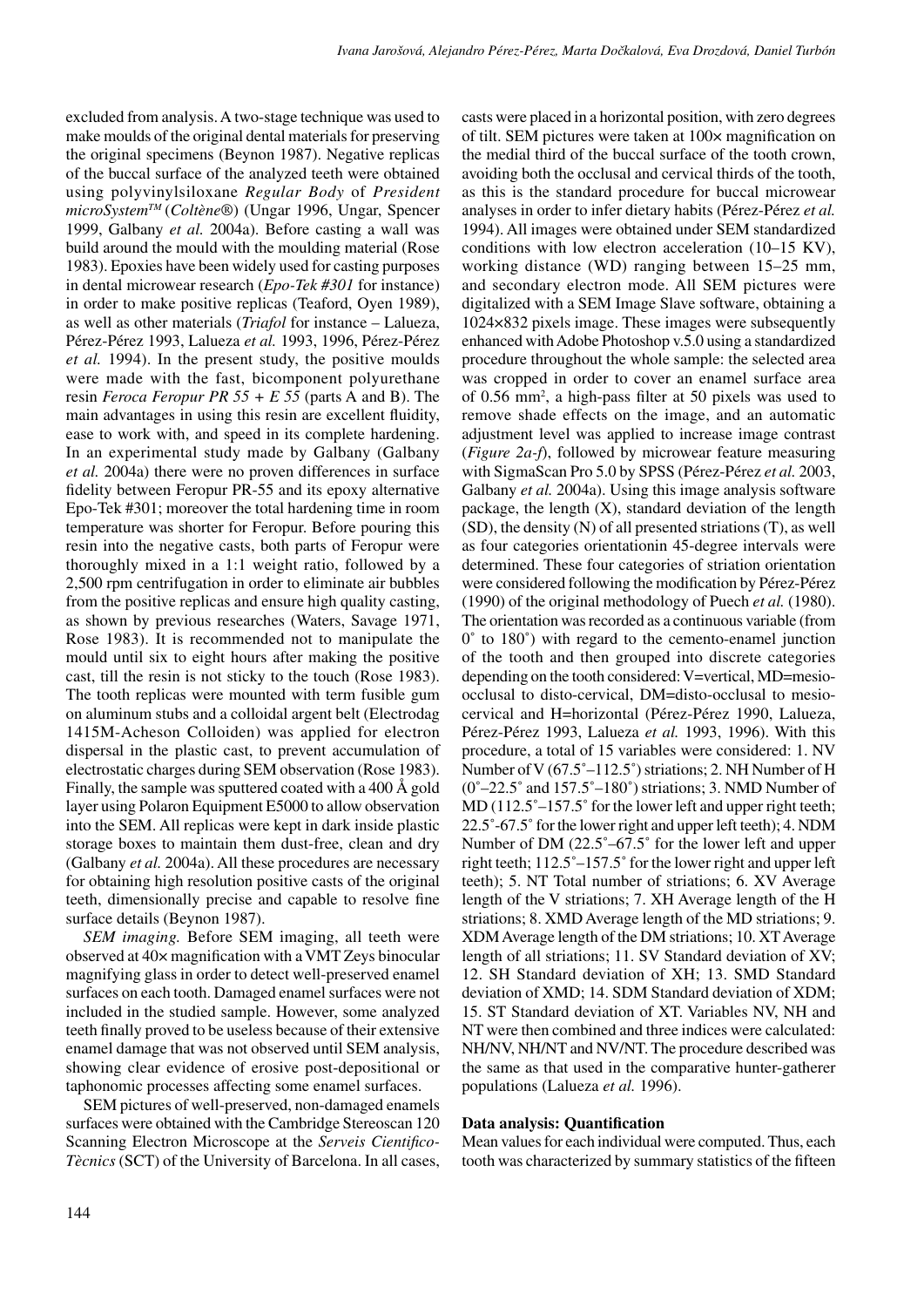|             | Valid N    | <b>Minimum</b> | <b>Maximum</b> | Mean   | <b>Std.</b> deviation |
|-------------|------------|----------------|----------------|--------|-----------------------|
|             | (listwise) |                |                |        |                       |
| NH          | 26         | 5.00           | 43.00          | 19.92  | 10.07                 |
| XН          | 26         | 69.24          | 202.41         | 151.60 | 31.32                 |
| <b>SDH</b>  | 26         | 31.69          | 218.08         | 136.93 | 45.80                 |
| NV          | 26         | 5.00           | 66.00          | 23.81  | 16.24                 |
| XV          | 26         | 129.94         | 305.67         | 209.83 | 45.22                 |
| <b>SDV</b>  | 26         | 69.96          | 206.52         | 134.82 | 41.47                 |
| <b>NMD</b>  | 26         | 5.00           | 49.00          | 22.88  | 11.10                 |
| XMD         | 26         | 111.28         | 305.06         | 177.42 | 46.87                 |
| <b>SDMD</b> | 26         | 49.36          | 246.99         | 132.29 | 46.48                 |
| <b>NDM</b>  | 26         | 5.00           | 36.00          | 21.08  | 8.74                  |
| <b>XDM</b>  | 26         | 74.49          | 195.86         | 138.27 | 28.66                 |
| <b>SDM</b>  | 26         | 45.94          | 224.37         | 112.20 | 44.12                 |
| NT          | 26         | 63.00          | 119.00         | 87.69  | 14.24                 |
| XТ          | 26         | 136.50         | 223.55         | 173.65 | 25.86                 |
| <b>SDNT</b> | 26         | 112.84         | 190.89         | 141.64 | 25.62                 |

TABLE 3. Descriptive statistics of all 15 variables by 26 individuals from Son Real, Spain.

variables studied, including the density of striations, the average length, and the standard deviation of the length of all observed striations (Lalueza, Pérez-Pérez 1993, Lalueza *et al.* 1993). To compare the microwear patterns between the analyzed sample and the previously studied huntergatherer groups, one-way ANOVA and Cluster analyses were made. The normality distributions of all microwear variables were tested with the Kolmogorov-Smirnov normality test. All statistical analyses were performed with SPSS 14.0 Inc., and STATISTICA 7.0 StatSoft Inc. (2004) packages.

## **RESULTS AND DISCUSSION**

The sample of 24 adults and two subadult teeth from Son Real had total of 2,280 determined striations; so the average number of striations per individual was 87.69 (NT). Kolmogorov-Smirnov normality test confirmed normal distribution for all the variables studied. Mean values, minimum, maximum, and standard deviation values for all fifteen variables of the twenty-six individuals from Son Real are shown in *Table 3*. Using multiple comparisons of mean ranks for all variables, Kruskal-Wallis ANOVA proved statistically significant difference between male and female individuals within the Son Real population only in one variable  $(XMD: p = 0.0452)$ . A non-parametric test was used in this case, despite all variables followed normal distributions, because sample sizes by sex were significantly small. The descriptive statistics (mean values, minimums, maximums and standard deviation values) for NT and XT variables of the four comparative human groups are shown in *Figure 3* plots the same variables. Individuals from Son Real show the highest variability and density of striations (NT=87.7), followed by the populations from tropical and arid environments and the Hindu vegetarians, whereas the carnivorous hunter-gatherer and pastoralist populations, including Fueguians, Inuit, Vancouver Islanders, and Lapps show the lowest values (NT=37.1). The minimum and maximum ranges of Son Real overlap completely with the populations from arid and tropical environments for the total density of striations (NT) (*Figure 3a*). The length of scratches (XT) shows great dispersion ranges in the comparative collections. The striations length in Son Real is similar to that of the hunter-gatherers from both tropical forests (Andamanese and Veddahs) and arid and mesothermal environments, i.e. Bushmen, Australian aborigines and Tasmanians (*Figure 3b*).

TABLE 4. Analysis of variance of the 15 variables studied in all human populations analyzed (includes Son Real and all the hunter-gatherer groups). Eleven of the fifteen variables show significant between group differences at a 0.05 level of significance (marked with star).

| <b>Variable</b> | F      | <b>Significance</b> |
|-----------------|--------|---------------------|
| <b>NH</b>       | 7.589  | $0.000*$            |
| XН              | 5.196  | $0.002*$            |
| <b>SDH</b>      | 5.268  | $0.002*$            |
| NV              | 0.802  | 0.531               |
| XV              | 3.102  | $0.025*$            |
| <b>SDV</b>      | 1.525  | 0.212               |
| <b>NMD</b>      | 8.106  | $0.000*$            |
| <b>XMD</b>      | 2.329  | 0.072               |
| <b>SDMD</b>     | 5.709  | $0.001*$            |
| <b>NDM</b>      | 6.260  | $0.000*$            |
| <b>XDM</b>      | 8.621  | $0.000*$            |
| <b>SDDM</b>     | 1.453  | 0.234               |
| NT              | 29.500 | $0.000*$            |
| XТ              | 6.999  | $0.000*$            |
| <b>SDNT</b>     | 3.728  | $0.011*$            |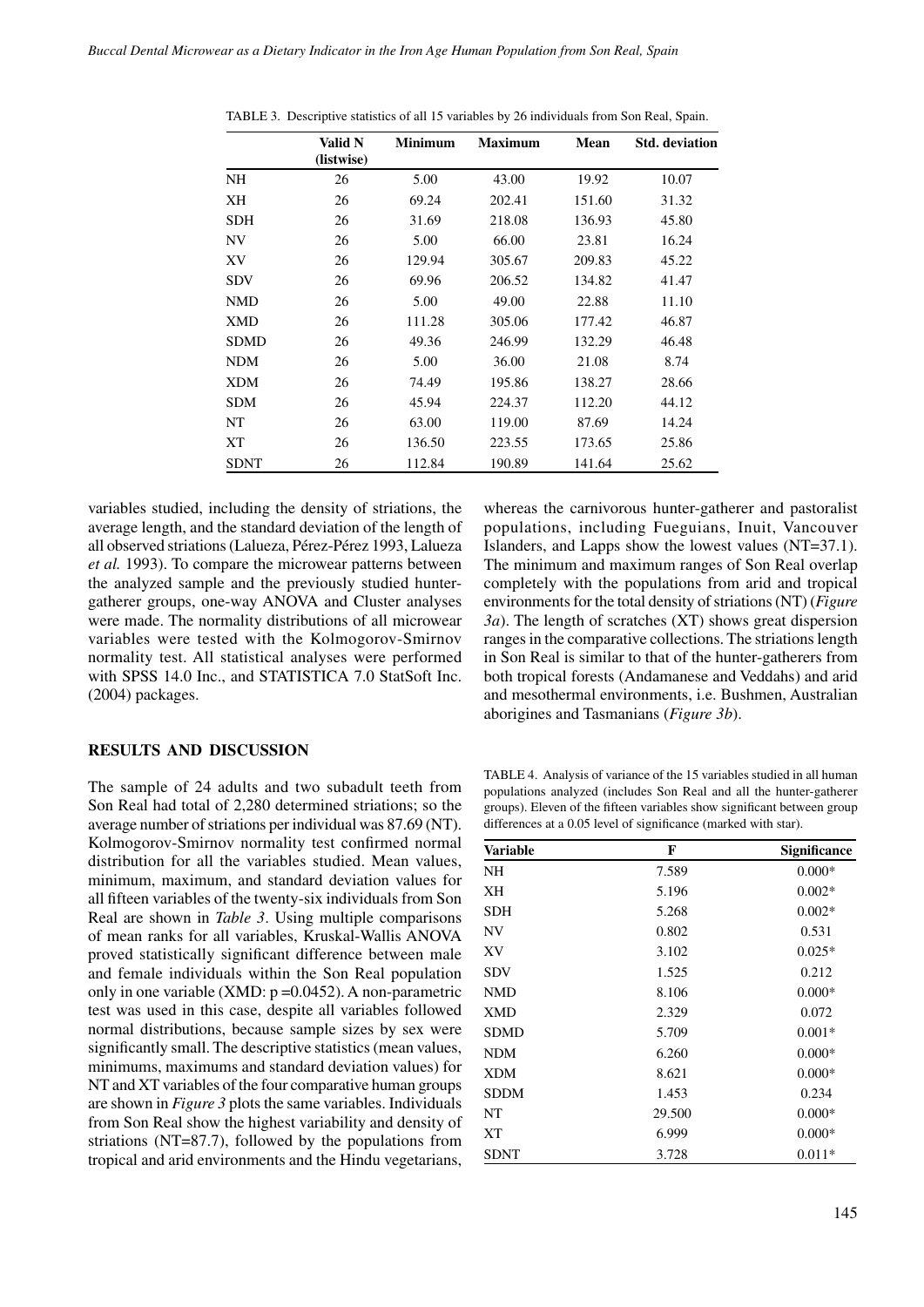

FIGURE 3. Boxplot showing the density of striations  $(NT)$  (a), and their length  $(XT)$ (b) observed in the teeth of arid, tropical, vegetarian and carnivorous populations in comparison with human population from Son Real. The central line in boxes indicates sample median, the boxes include 25 to 75 percentiles and the whiskers represent minimum and maximum values observed.

Significant between-groups differences at a 0.05 level of significance in eleven of fifteen variables of the buccal microwear patterns were observed using one-way ANOVA (*Table 4*). The Bonferroni post hoc test within the ANOVA (*Table 5*) shows that the population from Mallorca is the most similar to the arid and tropical populations, whereas the carnivorous group showed significant differences with regard to Son Real, being the most distinct group of all. Consequently, exclusive high meat intake in the inferred diet of Son Real was obviously excluded.

To illustrate further populations affinities based on buccal microwear patterns, a cluster analysis using Euclidian distances was performed using the 15 variables studied. *Figure 4* shows the cladogram obtained. Close clustering of groups indicate similarities in abrasiveness mostly due to composition of eaten food. The sample from Son Real shows some similarities with tropical Veddahs and the arid Bushmen and Tasmanians groups, and great dissimilarities with the carnivorous populations.

Using the same analysis according to gender, sexrelated intragroup differences in microwear pattern were observed in the Son Real sample compared to the other populations analyzed. The women from the Talayotic culture have a microwear pattern similar to that of the Tasmanians and Bushmen, whereas the rest of Son Real sample, including men and some unclassified samples,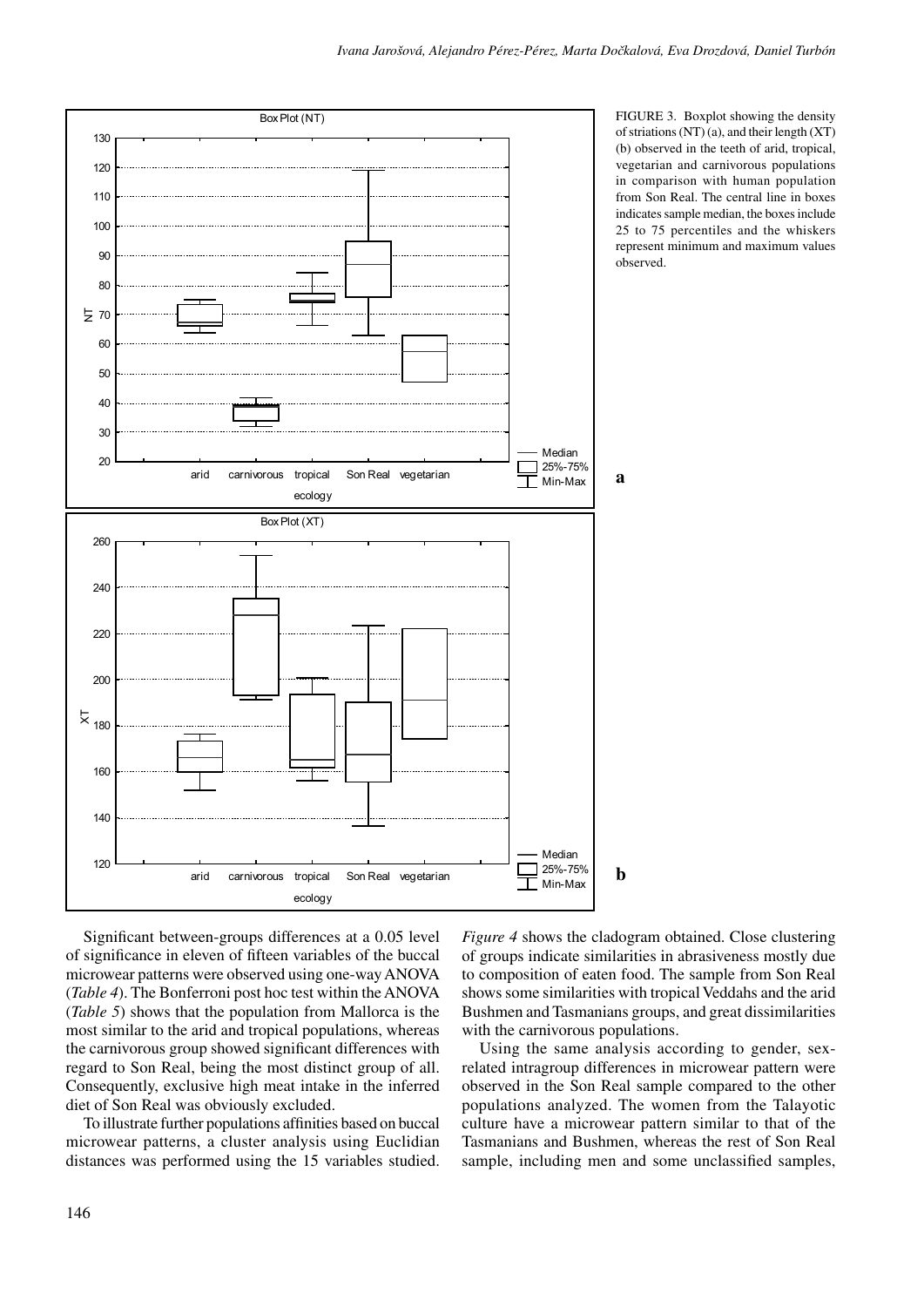TABLE 5. Multiple Comparisons: Bonferroni post hoc test showing significant between-group differences. (\* The mean difference is significant at the 0.05 level; \*\* the mean difference is significant at the 0.01 level). Only the variables and groups where differences have been detected are presented.

| <b>Variable</b> | arid | vegetarian vs vegetarian vs vegetarian vs<br>carnivorous | <b>Son Real</b> | arid vs<br>carnivorous | arid vs<br><b>Son Real</b> | carnivorous<br>vs tropical | carnivorous<br>vs Son Real | tropical vs<br><b>Son Real</b> |
|-----------------|------|----------------------------------------------------------|-----------------|------------------------|----------------------------|----------------------------|----------------------------|--------------------------------|
| <b>NH</b>       |      | $***$                                                    |                 |                        |                            | $***$                      | **                         |                                |
| XH              | $**$ | $\ast$                                                   | $**$            |                        |                            |                            |                            |                                |
| <b>SDH</b>      |      |                                                          |                 |                        |                            |                            | $***$                      |                                |
| XV              |      | $\ast$                                                   |                 |                        |                            |                            |                            |                                |
| <b>NMD</b>      |      |                                                          | $\ast$          |                        |                            |                            | $**$                       | $\ast$                         |
| <b>SDMD</b>     |      |                                                          |                 |                        | *                          |                            |                            | $\ast$                         |
| <b>NDM</b>      |      |                                                          | $\ast$          |                        |                            |                            | **                         |                                |
| <b>XDM</b>      |      | $\ast$                                                   |                 | $\ast$                 |                            | *                          | $\ast$                     |                                |
| NT              |      |                                                          | *               | *                      | *                          | $\ast$                     | *                          |                                |
| XT              |      |                                                          |                 | $**$                   |                            | *                          | $**$                       |                                |
| <b>SDNT</b>     |      |                                                          |                 |                        |                            |                            |                            | *                              |



FIGURE 4. Joining Tree-clustering (Euclidean distances, complete linkage) – final configuration of recently studied populations in comparison with Son Real. Symbols for studied samples follow *Table 2*.

showed a homogeneous microwear pattern that was closer to other populations from arid and tropical environments (*Figure 5, Table 6*). No age-related analysis of microwear pattern was performed due to the small size of the subadult group. However, the two subadults, one infant and one juvenile included in the analysis, did not differ significantly in their microwear patterns from the rest of the Son Real adult sample.

An extensive research of the Veddah population has shown that this population is more inclined to gather than to hunt because of its insecure success (Lee, DeVore 1968). Studies made on Bushmen (Lee 1973, Lee, DeVore 1976) concluded that vegetable matter is generally about 60–80% of the total consumed food (Hart 1978). Thus it is possible to conclude that the dietary composition of Son Real females predominantly consisted of large amounts of vegetable foods. This is consistent with agriculturalist activity similar to that described for the Middle Ages sample from La Olmeda. However, Son Real has a scratch density that more closely resembles that of the hard objects chewing hunter-gatherers. An intense agriculturalist subsistence pattern, mainly based on cereal consumption, has been suggested for Son Real based on trace elements analyses (Subirà 1989). However, important pastoralist activity, based on goat, has also been proposed (Pericot, 1975). The microwear pattern obtained indicates that plant foods, most likely cereal based with large amounts of silica phytoliths, were the main food resource eaten. The diet of the Son Real population was probably highly dependent on this resource since meat consumption did not seem to significantly reduce the striation density in the studied sample as might be expected. The microwear pattern observed is thus in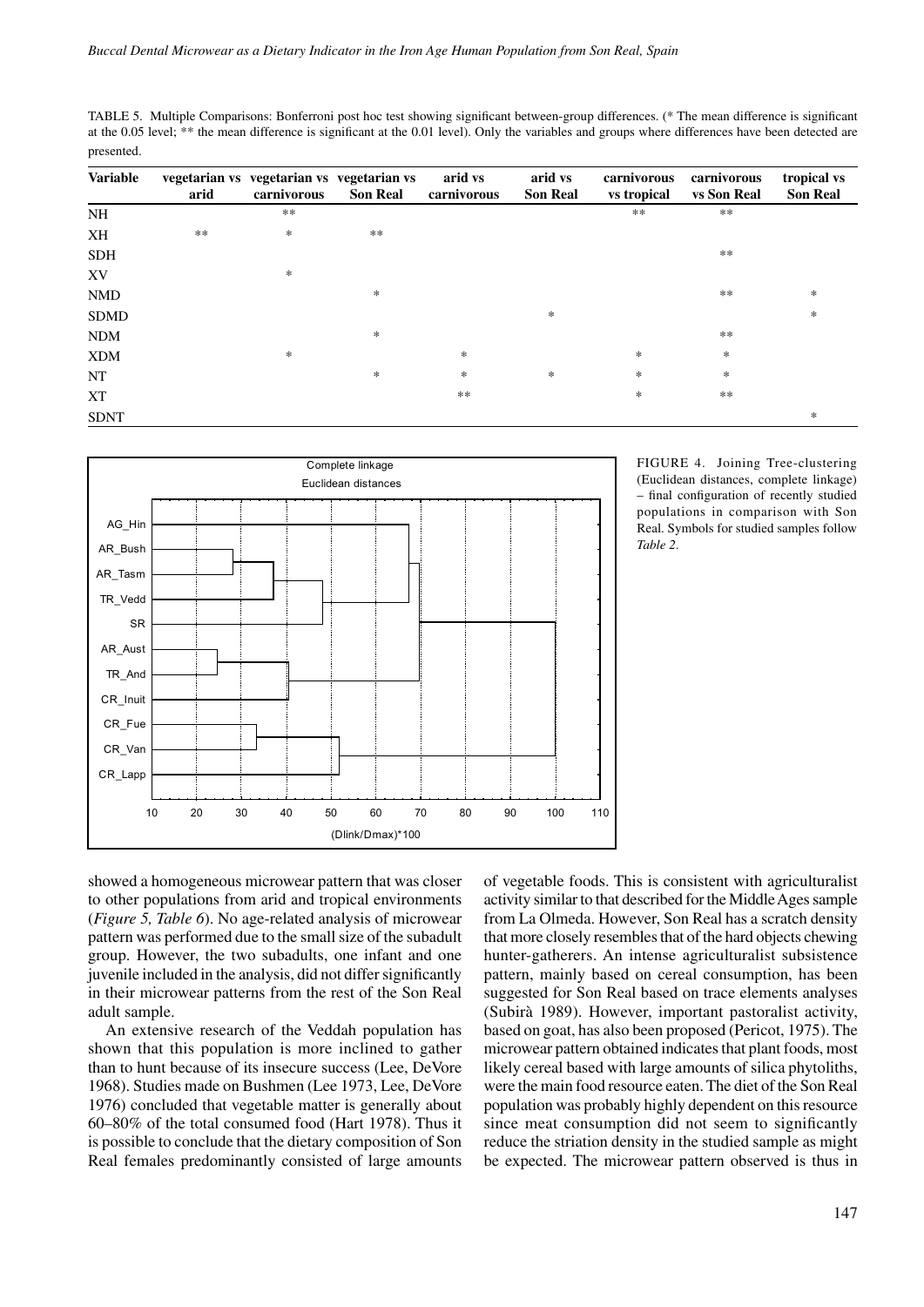TABLE 6. Means and Standard deviations of Joining Tree-clustering according to studied groups and gender. Symbols for studied samples follow *Table 2*.

|                     | Mean     | Std. dev. |
|---------------------|----------|-----------|
| AG Hin              | 98.0200  | 68.29185  |
| AG F                | 105.1333 | 82.17101  |
| AG M                | 94.1933  | 61.80416  |
| AR M                | 97.0600  | 56.35014  |
| AR F                | 92.5533  | 57.60872  |
| $AR$ ?              | 98.6800  | 64.02509  |
| AR Bush             | 102.9467 | 64.78525  |
| AR Tasm             | 96.5800  | 59.29127  |
| AR_Aust             | 89.0267  | 54.34644  |
| $CR_F$              | 91.6333  | 70.07795  |
| CR_M                | 110.5067 | 85.11676  |
| $CR_?$              | 128.6933 | 97.13924  |
| CR Fue              | 110.0800 | 85.53517  |
| CR_Inuit            | 90.3933  | 67.58336  |
| CR Van              | 116.9933 | 90.93184  |
| CR_Lapp             | 106.9667 | 83.91850  |
| TR_F                | 90.7867  | 56.00041  |
| TR_M                | 89.9933  | 57.23384  |
| $TR_{?}$            | 114.4800 | 70.62511  |
| TR_And              | 85.9800  | 53.20939  |
| TR_Vedd             | 108.2200 | 68.76991  |
| SR F                | 102.5795 | 57.14342  |
| SR M                | 115.9155 | 65.96196  |
| $SR$ <sub>2</sub> ? | 112.7859 | 62.88453  |
| SR                  | 112.2675 | 62.90258  |

agreement with the expected results and contributes to the knowledge of the buccal microwear variability in an agricultural population, which will allow future analyses of Mesolithic-Neolithic transitional populations.

## **CONCLUSION**

A joint analysis of the buccal microwear patterns of the Son Real Talayotic (7th and 6th centuries BC) population along with modern hunter-gatherers from different geographic areas was performed in order to reconstruct the dietary strategies of the Son Real sample. Mixed food with predominant vegetarian and reduced meat intake has been shown for the studied sample. According to gender, a certain degree of intrapopulational variability within the Son Real sample has been shown. It seems clear that females had dietary habits distinct from males and other individuals of undetermined sex, the female microwear pattern being similar to that of human hunter-gatherers living in arid environments, such as Tasmanians and Bushmen. An increased vegetal or cereal food intake by females in comparison to males can be hypothesized.

## **ACKNOWLEDGEMENTS**

All microscopic images were obtained at the Serveis Cientifico-Tècnics (SCT) at Universitat de Barcelona. This research was funded by FRVS 1056/2005/G3 of the Ministry of Education, Youth and Sports, MSM 0021622427, and Hlavka foundation, Czech Republic, as well as by BMC2000-0538 and CGL2004-0775 projects of the Spanish MEC.



FIGURE 5. Joining Tree-clustering (Euclidean distances, complete linkage) – final configuration of recently studied populations according to sex in comparison with Son Real. Symbols for studied samples follow *Table 2*.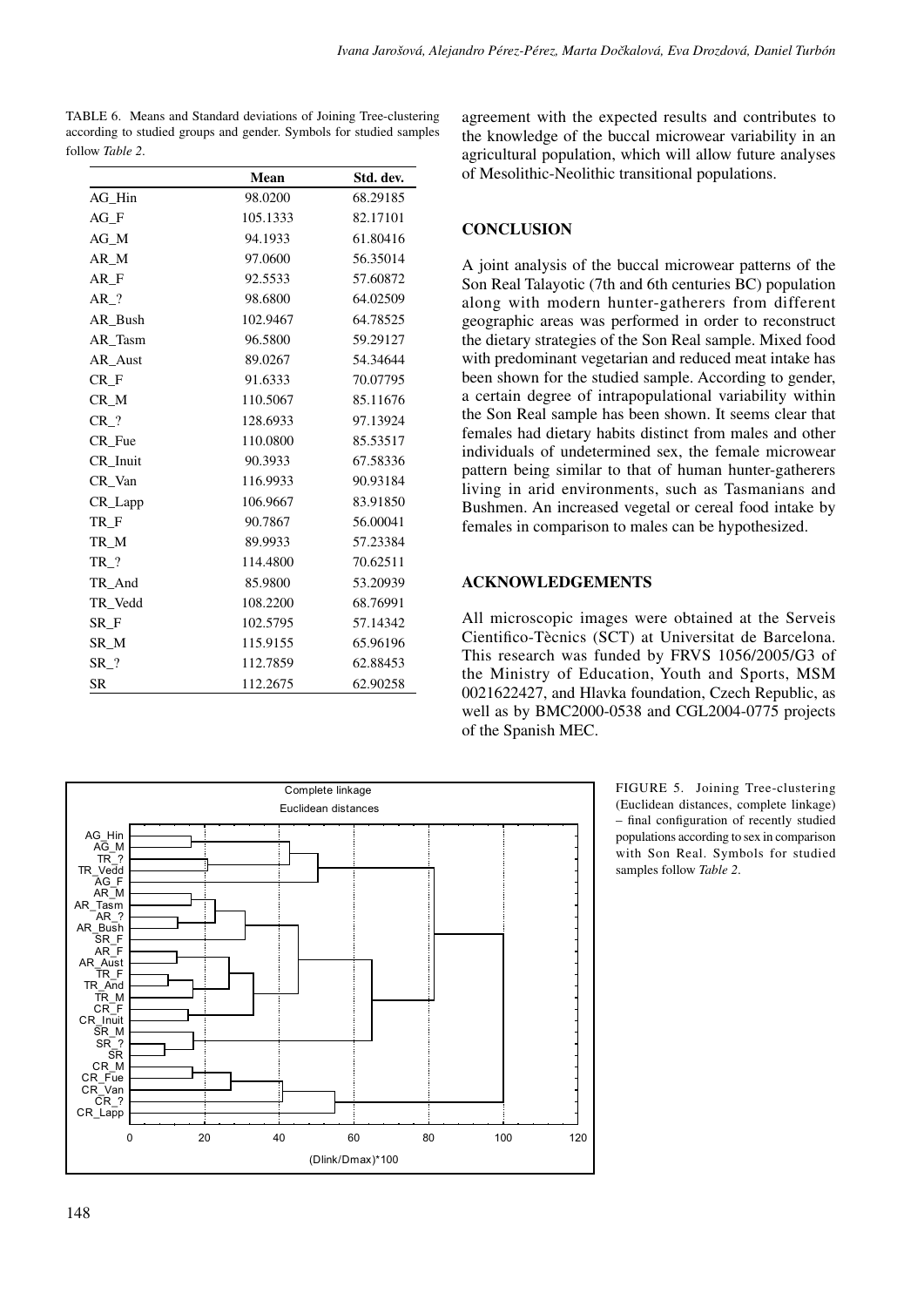### **REFERENCES**

- BEYNON A. D., 1987: Replication technique for studying microstructure in fossil enamel. *Scanning Microscopy* 1, 2: 663–669.
- CAMPILLO D., 1977: *Paleopatología del cráneo en Cataluña*. Valencia y Baleares, Barcelona.
- CHAPMAN A., 1986: *Los Selk'nam. La vida de los Onas.* Emecé, Buenos Aires. 287 pp.
- DE PONCINS G., 1941: *Kabloona*. Reynal and Hitchcock, New York.
- DRAPER H. H., 1978: Nutrition studies: The aboriginal Eskimo diet – A modern perspective. In: P. L. Jamison, S. L. Zegura, F. A. Milan (Eds.): *Eskimos of North-western Alaska: A Biological Perspective.*

ESTEBARANZ F., GALBANY J., MARTÍNEZ L. M., PÉREZ-

- PÉREZ A., 2006: Interferometric microscopy applied to the study of buccal enamel microwear. In: S. Bailey, J.-J. Hublin (Eds.): *Dental Perspectives on Human Evolution: State of the Art Research in Dental Paleoanthropology.* Springer-Verlag, Leipzig.
- FONT SERRA A., 1973: *Estudio de los restos humanos procedentes de la necrópolis de Son Real (Alcudia), Mallorca.* Departamento de antropología, Facultad de Ciencias, Universitat de Barcelona, Barcelona. Tesis doctoral. 290 pp.
- FONT SERRA A., 1977: *Estudio de los restos humanos procedentes de la necrópolis de Son Real (Alcudia), Mallorca.* C.S.I.C., Barcelona.
- GALBANY J., MARTÍNEZ L. M., PÉREZ-PÉREZ A., 2004a: Tooth replication techniques, SEM imaging and microwear analysis in Primates: methodological obstacles. *Antropologie*  XLII, 1: 5–12.
- GALBANY J., MOYÀ-SOLÀ S., PÉREZ-PÉREZ A., 2004b: Dental microwear variability on buccal tooth enamel surfaces of extant Catarrhini and the Miocene fossil *Dryopithecus laietanicus* (Hominoidea). *Folia Primatologica* 76: 325–341.
- GALBANY J., MARTÍNEZ L. M., LÓPEZ-AMOR H. M., ESPURZ
- V., HIRALDO O., ROMERO A., DE JUAN J., PÉREZ-PÉREZ A.,
- 2005: Error rates in buccal-dental microwear quantification using scanning electron microscopy. *Scanning* 27: 23–29.
- GORDON K. D., 1982: A study of microwear on chimpanzee molars: implications for dental microwear analysis. *Amer. J. of Phys. Anthrop.* 59: 195–215.
- GORDON K. D., WALKER, A., 1983: Playing possom: A microwear experiment. *Amer. J. of Phys. Anthrop.* 60: 109–112.
- GRINE F. E., 1986: Dental evidence for dietary differences in Australopithecus and Paranthropus: A quantitative analysis of permanent molar microwear. *J. of Hum. Evol.* 15: 783–822.
- GÜGEL I. L., 2003: Variations in dental microwear and abrasion in ancient human groups of southern Germany: 7500 BP to the early Middle Ages. In: G. Grupe, J. Peters (Eds.): *Deciphering Ancient Bones; The Research Potential of Bioarchaeological Collections*. Pp. 227–246. Verlag Marie Leidorf GmbH, Rahden, Westf. (Documenta Archaeobiologicae; Bd. 1).
- GUSINDE M., 1937: Kraniologie der Feuerländer. In: V. Lebzelter, M. Gusinde (Eds.): *Die Feuerland Indianer.* Band III, Teil II, Anthropologie. Verlag Anthropos, Wien-Mödling.
- HART H. A., 1978: From subsistence to market: A case study of the Mbuti net hunters. *Hum. Ecol.* 6: 325–353.
- HERNÁNDEZ GASCH J., 1996: *Las Necrópolis de la Edad del Hierro de Son Real y S'Illa des Porros (Santa Margalida, Mallorca): Estudio arqueológico y análisis social.* Tesis doctoral. Barcelona, Universitat de Barcelona. Departament de Prehistòria, Història Antiga i Arqueologia. 545 pp.
- HERNÁNDEZ GASCH J., 1998: Son Real. Necrópolis talayótica de la edad del hierro. Estudio arqueológico y análisis social. Barcelona: Àrea d'Arqueologia – Universitat de Barcelona. *Arqueomediterrània* No. 3, 2. 243 pp.
- KAY R. F., HIIEMAE K. M., 1974: Jaw movement and tooth use in recent and fossil primates. *Amer. J. of Phys. Anthrop.* 40, 2: 227–256.
- LALUEZA FOX C., PÉREZ-PÉREZ A., 1993: The diet of the Neanderthal child Gibraltar 2 (Devil's Tower) through the study of the vestibular striation pattern. *J. of Hum. Evol.* 24:  $1: 29 - 41$
- LALUEZA FOX C., PÉREZ-PÉREZ A., JUAN J., 1994: Dietary information through the examination of plant phytoliths on the enamel surface of human dentition. *J. of Archaeological Science* 21: 29–34.
- LALUEZA C., PÉREZ-PÉREZ A., TURBÓN D., 1993: Microscopic study of the Banyoles mandible (Girona, Spain): Diet, cultural activity and toothpick use. *J. of Hum. Evol.* 24, 4: 281–300.
- LALUEZA C., PÉRÉZ-PÉREZ A., TURBÓN D., 1996: Dietary inferences through buccal microwear analysis of Middle and Upper Pleistocene human fossils. *Amer. J. of Phys. Anthrop.* 100, 3: 367–387.
- LANZEBY R. A., McCORMACK P., 1985: Salmon and malnutrition on the northwest coast. *Curr. Anthrop.* 26: 379–384.
- LEE R. B., 1973: Mongongo: Ethnography of a major wild food resource. *Ecol. Food Nutr.* 2: 307–321.
- LEE R. B., DeVORE I. (Eds.), 1968: *Man the Hunter*. Aldine, New York.
- LEE R. B., DeVORE I., 1976: *Kalahari Hunter-Gatherers: Studies of Kung San and Their Neighbors.* Harvard University Press, New York.
- MAHONEY P., 2006a: Brief communication: Intertooth and intrafacet dental microwear variation in an archaeological sample of modern humans from the Jordan valley. *Amer. J. of Phys. Anthrop.* 129, 1: 39–44.
- MAHONEY P., 2006b: Dental microwear from Natufian huntergatherers and early Neolithic farmers: Comparisons within and between samples**.** *Amer. J. of Phys. Anthrop.* 130: 308–319.
- ORGAN J. M., TEAFORD M. F., LARSEN C. S., 2005: Dietary inferences from dental occlusal microwear at Mission San Luis de Apalachee. *Amer. J. of Phys. Anthrop.* 128: 4: 801–811.
- ORQUERA L. A., SALA A. E., PIANA E. L., TAPIA A. H., 1977: *Lancha Packewaia: Archeología de los Canales Fueguinos.* Huemul, Buenos Aires. 266 pp.
- PÉREZ-PÉREZ A., 1990: *Evolución de la dieta en Cataluña y Baleares desde el Paleolítico hasta le edad Media a partir de restos esqueléticos.* Tesis doctoral. Universitat de Barcelona. 475 pp.
- PÉREZ-PÉREZ A., 2004: Why buccal microwear? *Anthropologie* XLII, 1: 1–3.
- PÉREZ-PÉREZ A., LALUEZA C., TURBÓN D., 1994: Intraindividual and intragroup variability of buccal tooth striation pattern. *Amer. J. of Phys. Anthrop.* 94: 175–187.
- PÉREZ-PÉREZ A., BERMÚDEZ DE CASTRO J. M., ARSUAGA
- J. L., 1999: Nonocclusal dental microwear analysis of 300,000-year old Homo heilderbergensis teeth from Sima de los Huesos (Sierra de Atapuerca, Spain) *Amer. J. of Phys. Anthrop.* 108, 4: 433–457.
- PÉREZ-PÉREZ A., ESPURZ V., BERMÚDEZ DE CASTRO J.
- M., DE LUMLEY M. A., TURBÓN D., 2003: Non-occlusal dental microwear variability in a sample of Middle and Late Pleistocene human populations from Europe and the Near East. *J. of Hum. Evol.* 44, 4: 497–513.